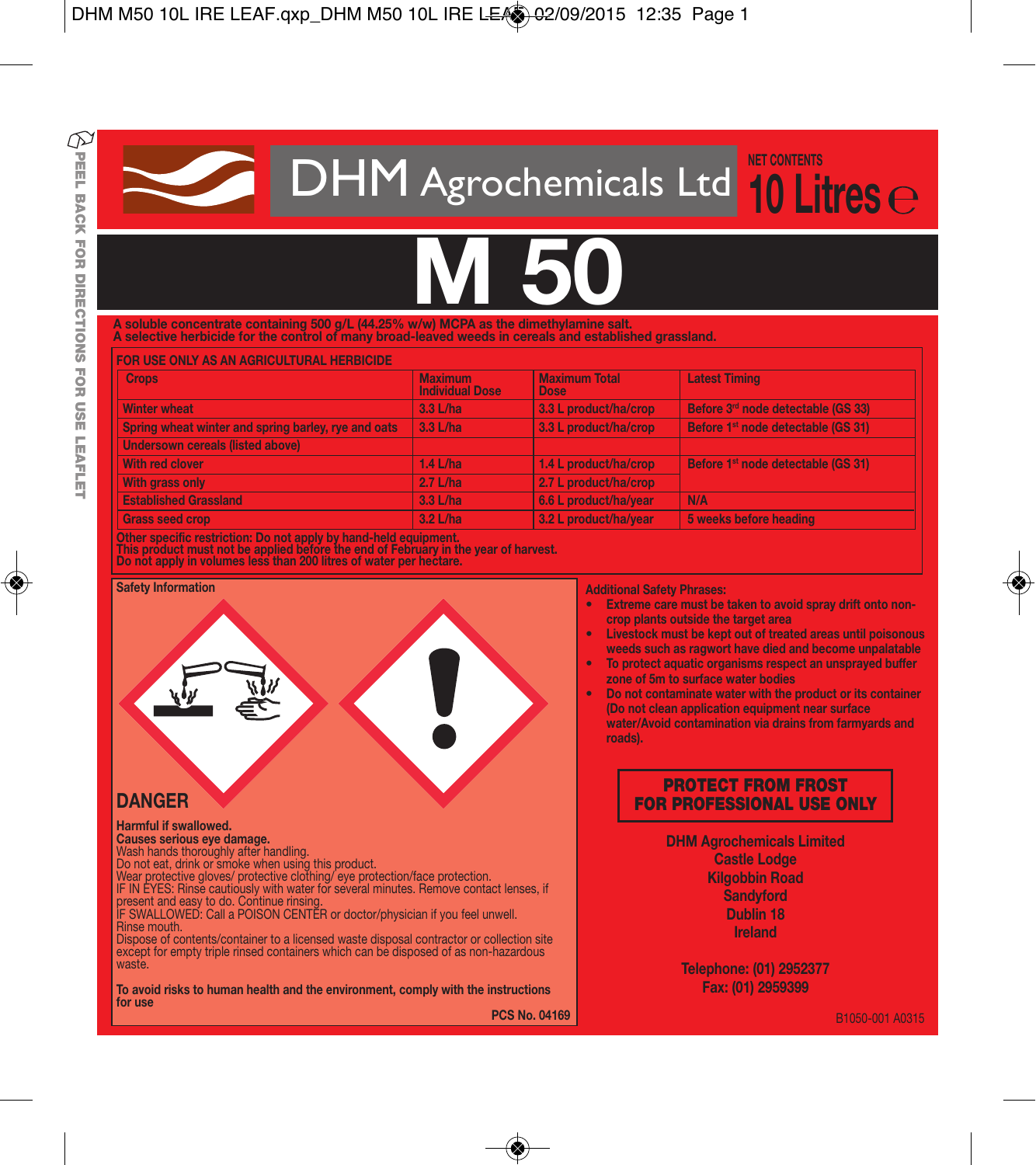# **DIRECTIONS FOR USE**

#### **RESTRICTIONS**

- DO NOT roll or harrow within <sup>a</sup> week of spraying.
- DO NOT mow within four days of application.
- DO NOT treat newly established grass less than one year old.
- DO NOT treat grass suffering from drought, disease, during freezing conditions when rain is imminent or other adverse factors.
- Extreme care must be taken to avoid spray drift onto non-crop plants outside of the target area
- DO NOT spray in windy weather, avoid drift on to neighbouring crops, especially beans, beet, brassicas, carrots, legumes, lettuce and tomatoes which are very susceptible.
- DO NOT apply before undersowing.
- WASH EQUIPMENT thoroughly immediately after use. Rinse with water three times, drain and allow to dry. Traces of herbicide left in the sprayer may damage susceptible crops if these are subsequently sprayed using the same equipment.
- Do not apply in volumes less than <sup>200</sup> litres of water per hectare

#### **WEEDS CONTROLLED**

#### **Cereals**

| <b>Susceptibility</b>  | <b>Weed Species</b>                                                                                                                                                                           | Dose (L/ha)      | <b>Growth Stage</b>                                                                              |
|------------------------|-----------------------------------------------------------------------------------------------------------------------------------------------------------------------------------------------|------------------|--------------------------------------------------------------------------------------------------|
| Susceptible            | Black mustard<br>Charlock<br>Fat-hen<br>Field Penny-cress<br>Treacle Mustard<br>White mustard                                                                                                 | $1.4$ L/ha       | Up to six expanded true<br>leaves or up to 100 mm<br>across/high                                 |
|                        | Corn Buttercup<br>Runch (Wild Radish)<br>Shepherd's-purse                                                                                                                                     | $1.6$ L/ha       | Cotyledons up to two<br>expanded true leaves                                                     |
|                        | Volunteer oilseed rape                                                                                                                                                                        | $2.7$ L/ha       | Up to six expanded true<br>leaves or up to 100 mm<br>across/high                                 |
| Moderately Susceptible | Common Fumitory<br>Common Hemp-nettle<br>Common Orache<br>Small Nettle<br>Wild Cabbage<br>Common Poppy<br>Field Gromwell<br>Smooth Sow-thistle<br>Creeping Thistle                            | $2.7 - 3.3$ L/ha | Controlled at cotyledons up<br>to two expanded leaves<br>and checked up to 100<br>mm across/high |
| Moderately Resistant   | <b>Black Bindweed</b><br>Common chickweed<br>Corn chamomile<br>Corn spurrey<br>Field pansy<br>Groundsel<br>Knotarass<br>Pale Persicaria<br>Redshank<br>Scentless mayweed<br><b>Speedwells</b> | $2.7 - 3.3$ L/ha | Cotyledons up to two<br>expanded true leaves                                                     |
|                        | Creeping Buttercup<br>Hoary Cress<br>Shepherd's-needle<br>Tares (Vetches)<br>Perennial Sow-thistle                                                                                            | $3.3$ L/ha       | Cotyledons up to two<br>expanded true leaves                                                     |

#### **Established Grassland and Grass seed crop**

| <b>Susceptibility</b>                                                         | <b>Weed Species</b>      | <b>Timing</b>                                                                                  |
|-------------------------------------------------------------------------------|--------------------------|------------------------------------------------------------------------------------------------|
| Susceptible                                                                   | Greater Plantain         |                                                                                                |
| (Consistently good control of both<br>roots and shoots)                       | Ribwort Plantain         |                                                                                                |
| Moderately Susceptible<br>(Weeds suppressed and top-growth<br>usually killed) | Autumn Hawkhit           |                                                                                                |
|                                                                               | Cat's Far                |                                                                                                |
|                                                                               | Common Knapweed          |                                                                                                |
|                                                                               | Compact Rush             | Spray in April to June. Cut and<br>remove stems either four weeks<br>before or after treatment |
|                                                                               | Creeping Buttercup*      | Treat in spring or early summer                                                                |
|                                                                               | <b>Creeping Thistle</b>  | Treat at early flower bud stage                                                                |
|                                                                               | Common Daisy             |                                                                                                |
|                                                                               | Common Ragwort           | Spray in spring when in rosette<br>stage before flower spike starts to<br>grow                 |
|                                                                               | Hoary Cress              |                                                                                                |
|                                                                               | Meadow Buttercup         | Treat in spring or early summer                                                                |
|                                                                               | Self Heal                |                                                                                                |
|                                                                               | Soft Rush                | Treat as Compact Rush                                                                          |
|                                                                               | Spear Thistle            |                                                                                                |
| Moderately Resistant<br>(Top growth only may be killed)                       | <b>Bulbous Buttercup</b> | Treat in autumn on new leaf or in<br>spring                                                    |
|                                                                               | Colt's Foot              |                                                                                                |
|                                                                               | Common Nettle*           |                                                                                                |
|                                                                               | Common Sorrel            |                                                                                                |
|                                                                               | Curled Dock*             | Treat pre flowering or after<br>defoliation                                                    |
|                                                                               | Dandelion                |                                                                                                |
|                                                                               | Dwarf Thistle            |                                                                                                |
|                                                                               | Hard Rush                | Treat as Compact Rush                                                                          |
|                                                                               | Horsetails*              | Shoots only controlled, apply in<br>May-June                                                   |
|                                                                               | Meadowsweet              |                                                                                                |
|                                                                               | Perennial Sow Thistle*   |                                                                                                |
|                                                                               | Sheep's Sorrel           |                                                                                                |
|                                                                               | Yarrow                   |                                                                                                |

\*The species marked \* should be treated at 3.3 L product/ha to achieve the level of control indicated. All other species should be treated at 2.7 L product/ha

#### **CROP SPECIFIC INFORMATION**

Always spray when the crop is actively growing. **Winter wheat** Application Rate: 1.4 to 3.3 L/ha (see weed susceptibility table)

Maximum total dose: 3.3 L/ha

Apply in the spring from the leaf sheath erect stage to before third node detectable (GS33).

Application under very hot conditions can cause ear damage if the crop comes under stress after application

All varieties of winter wheat may be treated

Apply in 200 - 400 L water/ha.

◈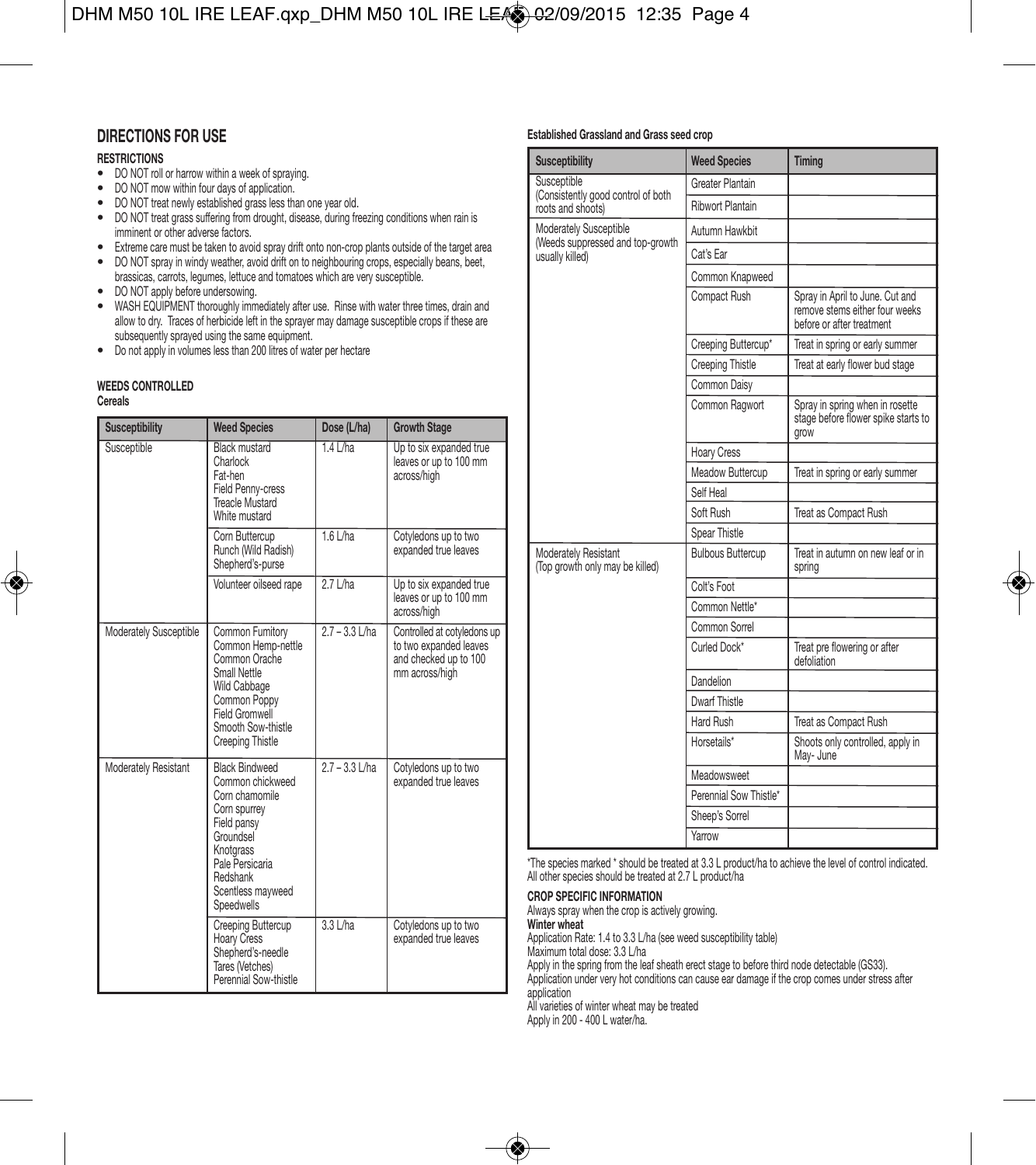#### **Spring wheat and winter and spring barley, oats and rye.**

Application Rate: 1.4 to 3.3 L/ha (see weed susceptibility table) Maximum total dose: 3.3 L/ha

For all cereals above apply in the spring before 1<sup>st</sup> node detectable stages (GS 31).

- WINTER BARLEY, OATS AND RYE: Spray in the spring from the leaf sheath erect stage (GS 30).
- SPRING WHEAT, BARLEY AND RYE: Spray after the crop has developed five fully expanded leaves (GS 15).
- SPRING OATS: Spray after the crop has developed one fully expanded leaf (GS 11).

Application under very hot conditions at later timings can cause ear damage if the crop comes under stress after application.

Barley is particularly subject to malformation and particular attention must be paid to the correct growth stage if this crop is intended for malting.

All varieties of spring wheat, winter and spring barley, oats and rye may be treated. Apply in 200 - 400 L water/ha.

**Undersown cereals**

Do not apply to cereals undersown with lucerne, peas or safoin. Red Clover

Application rate: 1.4 L product/ha.

Maximum total dose: 1.4 L product/ha.

Application should be made when the red clover has at least two trifoliate leaves (GS 12), and the cereal crop is at the correct growth stage, as listed above.

Only apply if the weeds canopy is dense and covers most of the clover seedlings. Some damage to red clover must be expected, but this will normally be out-grown. Do not apply if white clover is present.

#### Grasses

Application rate: 2.7 L product/ha.

Maximum total dose: 2.7 L product/ha.

Application should be made when the grasses have begun to tiller, and the cereal crop is at the correct growth stage, as listed above.

Apply in 200 - 400 L water/ha.

#### **Established Grassland**

Application rate: 2.7 to 3.3 L product/ha.

Maximum total dose: 6.6 L product/ha.

Use on established grassland and leys not less than 1 year old. Apply M 50 in spring and summer when growing conditions are favourable. Spray grass for hay or silage 3-4 weeks before cutting. Clover may be checked but recovers by the following Spring. Follow-up applications may also be needed where new seedling weeds appear. An interval of 4-6 weeks should elapse between successive applications if weeds persist.

A top dressing ten days before treatment is recommended to assist kill of weeds and subsequent recovery of the sward. Annual weed species will be best controlled if spraying is done while the majority of weeds are seedlings. Perennial weeds should be sprayed during their period of maximum growth, usually when the flower buds are beginning to form. The response of perennial weeds to treatments are often variable with only the aerial parts killed, though often suppression will occur. The recovery of the weeds will be reduced if the grass is growing vigorously at the time of treatment. Apply in 200 - 400 L water/ha.

#### **Grass seed crop**

Application rate: 3.2 L product/ha.

Maximum total dose: 3.2 L product/ha.

The safe period for treatment occurs when the grasses have at least four leaves and have begun to tiller but at least five weeks preceding ear emergence. The best time varies according to the species and strain of grass concerned.

Do not apply more than 3.2 L/ha of M 50. Apply in 200 - 400 L water/ha.

#### **MIXING AND SPRAYING**

Half-fill the tank with clean water and add the required quantity of M50, and add the remainder of the clean water with gently agitation which should continue until the contents are thoroughly mixed. Triple rinse containers with water and add washing to the spray tank.

#### **TANK CLEANING**

WASH EQUIPMENT thoroughly immediately after use. Rinse with water three times, drain and allow to dry. Traces of herbicide left in the sprayer may damage susceptible crops if these are subsequently sprayed using the same equipment.

#### **COMPATIBILITY**

M50 can be tank-mixed with other pesticides, please consult your Nufarm distributor or Nufarm UK Limited.

**RESISTANCE MANAGEMENT** When herbicides with the same mode of action are used repeatedly over several years in the same field, selection of resistant biotypes can take place. These can propagate and may become dominating. A weed species is considered to be resistant to a herbicide if it survives a correctly applied treatment at the recommended dose. A strategy for preventing and managing such resistance should be adopted. This should include integrating herbicides with a programme of cultural control measures. **TERMS AND CONDITIONS OF SUPPLY, SALE OR USE**

All goods supplied by us are high grade and we believe them to be suitable for the purpose for which we expressly supply them: but as we cannot exercise any control over their mixing, use or application which may affect the performance of the goods all conditions and warranties statutory or otherwise as to the quality or fitness for any purpose of our goods are excluded and no responsibility will be accepted by us or our Associate Companies for any damage or injury whatsoever arising from their storage, handling, re-application or use. These conditions cannot be varied by our staff, our agents or the re-sellers of the product whether or not they supervise or assist in the use of such goods.

# **SAFETY DATA SHEET**

#### **1. IDENTIFICATION OF THE SUBSTANCE/MIXTURE AND OF THE COMPANY/UNDERTAKING**

**1.1. Product identifier**

**Trade name:** M 50

#### **1.2. Relevant identified uses of the substance or mixture and uses advised against** Use: Herbicide

#### **1.3. Details of the supplier of the safety data sheet**

DHM Agrochemicals Limited, Castle Lodge, Kilgobbin Road, Sandyford, Dublin 18, Ireland Telephone: (01) 2952377 Fax: (01) 2959399 E-mail address: info@dhm.ie

#### **Emergency telephone number: +00 353 1 2952377**

#### **2. HAZARDS IDENTIFICATION**

#### **2.1. Classification of the substance or mixture**

| Χi         | R37 - Irritating to respiratory system.                   |
|------------|-----------------------------------------------------------|
| Хn         | R22 - Harmful if swallowed.                               |
| Ν          | R50/53 - Very toxic to aquatic organisms, may cause long- |
|            | term adverse effects in the aquatic environment.          |
| AcuteTox.4 | H302 - Harmful if swallowed.                              |
| EveDam.1   | H318 - Causes serious eye damage.                         |
|            |                                                           |

# **2.2. Label elements**

according directive 1999/45/EG Pictogram:



- R22 Harmful if swallowed.<br>R41 Risk of serious damar
	-
- R41 Risk of serious damage to eyes.<br>R37 Irritating to respiratory system. R37 - Irritating to respiratory system.<br>R50/53 - Very toxic to aquatic organisms
	- Very toxic to aquatic organisms, may cause long-term adverse effects in the aquatic environment.
- S 2 Keep out of the reach of children.
- S13 Keep away from food, drink and animal feedingstuffs.<br>S26 In case of contact with eves, rinse immediately with n
	- In case of contact with eyes, rinse immediately with plenty of water and seek medical advice.
- S39 Wear eye/face protection.<br>S46 If ewallowed seek medics
- S46 If swallowed, seek medical advice immediately and show this container or label.<br>S57 Use appropriate container to avoid environmental contamination.
	- Use appropriate container to avoid environmental contamination.
- S35 This material and its container must be disposed of in a safe way.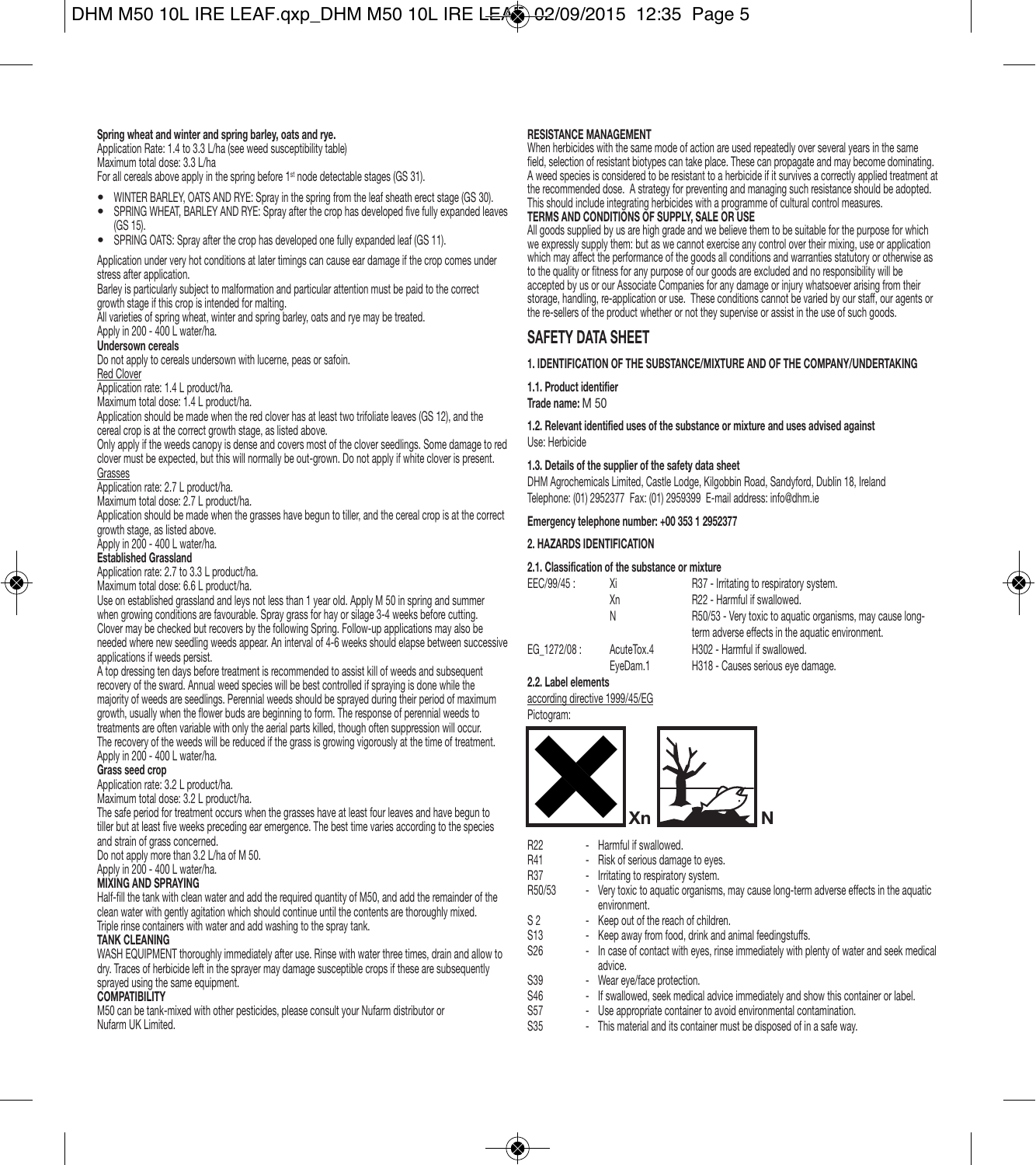# DHM M50 10L IRE LEAF.qxp\_DHM M50 10L IRE LEA 02/09/2015 12:35 Page 6



#### Signal word: Danger

| - Harmful if swallowed.                                                                                                                                                                        |
|------------------------------------------------------------------------------------------------------------------------------------------------------------------------------------------------|
| - Causes serious eye damage.                                                                                                                                                                   |
| - Wash hands thoroughly after handling.                                                                                                                                                        |
| - Do not eat, drink or smoke when using this product.                                                                                                                                          |
| - Wear protective gloves/ protective clothing/ eye protection/ face protection.                                                                                                                |
| - IF SWALLOWED: Call a POISON CENTER or doctor/ physician if you feel unwell.                                                                                                                  |
|                                                                                                                                                                                                |
| - Rinse mouth.                                                                                                                                                                                 |
| - IF IN EYES: Rinse cautiously with water for several minutes. Remove contact                                                                                                                  |
| lenses, if present and easy to do. Continue rinsing.                                                                                                                                           |
|                                                                                                                                                                                                |
| - Dispose of contents/ container to a licensed hazardous-waste disposal contractor or<br>collection site except for empty clean containers which can be disposed of as non<br>hazardous waste. |
|                                                                                                                                                                                                |

#### **2.3. Other hazards**

This mixture contains no substance considered to be persistent, bioaccumulating nor toxic (PBT).

#### **3. COMPOSITION/INFORMATION ON INGREDIENTS**

**Chemical nature:** Aqueous solution of the dimethylammonium salt Contains MCPA 500g/l

#### **3.2. Mixtures**

#### **Components:**

| MCPA                     |                 |                                             |
|--------------------------|-----------------|---------------------------------------------|
| CAS-No.:                 | $94 - 74 - 6$   |                                             |
| EINECS-No. / ELINCS No.: | 202-360-6       |                                             |
| REACH No.:               |                 |                                             |
| Concentration:           | 44.25 % (w/w)   |                                             |
| Classification:          |                 |                                             |
| EG 1272/08:              | AcuteTox.4      | H302 - Harmful if swallowed.                |
|                          | Skinlmit.2      | H315 - Causes skin irritation.              |
|                          | EveDam.1        | H318 - Causes serious eye damage.           |
|                          | AquaticAcute1   | H400 - Very toxic to aquatic life.          |
|                          | AquaticChronic1 | H410 - Very toxic to aquatic life with long |
|                          |                 | lasting effects                             |
| EEC/67/548:              | Xn              | R22 - Harmful if swallowed.                 |
|                          | Χi              | R38 - Irritating to skin.                   |
|                          | Xi              | R41 - Risk of serious damage to eyes.       |
|                          | N               | R50/53 - Very toxic to aquatic organisms,   |
|                          |                 | may cause long-term adverse effects in the  |
|                          |                 | aguatic environment                         |

| <b>TUILLE V VIVUU</b>    |                  |                                                    |
|--------------------------|------------------|----------------------------------------------------|
| CAS-No.:                 | 1570-64-5        |                                                    |
| EINECS-No. / ELINCS No.: | 216-381-3        |                                                    |
| REACH No.:               | 01-2119455846-26 |                                                    |
| Concentration:           | 0.1 % (w/w)      |                                                    |
| Classification:          |                  |                                                    |
| EG 1272/08:              | AcuteTox.3       | H331 - Toxic if inhaled.                           |
|                          | SkinCorr.1A      | H314 - Causes severe skin burns and eye<br>damage. |
|                          | AquaticAcute1    | H400 - Very toxic to aquatic life.                 |
| EEC/67/548:              |                  | R23 - Toxic by inhalation.                         |
|                          | C                | R35 - Causes severe burns.                         |
|                          | N                | R50 - Very toxic to aquatic organisms.             |
|                          |                  |                                                    |

#### **4. FIRST AID MEASURES**

4-chloro-o-cresol

#### **4.1. Description of first aid measures**

#### Eye contact:

Rinse immediately with plenty of water, also under the eyelids, for at least 15 minutes. Obtain medical attention.

#### Skin contact:

Take off all contaminated clothing immediately. Wash off immediately with soap and plenty of water. If symptoms persist, call a physician. Wash contaminated clothing before re-use.

#### Inhalation:

Move to fresh air. If symptoms persist, call a physician.

#### Ingestion:

Rinse mouth. Do NOT induce vomiting. If swallowed, seek medical advice immediately and show this container or label.

#### **4.2. Most important symptoms and effects, both acute and delayed**

Symptoms: No information available.

**4.3. Indication of any immediate medical attention and special treatment needed** Treatment: Treat symptomatically.

#### **5. FIRE-FIGHTING MEASURES**

#### **5.1. Extinguishing media**

Suitable extinguishing media: Water spray, Dry powder, Sand, Foam, Carbon dioxide (CO2) Extinguishing media which shall not be used for safety reasons: High volume water jet

#### **5.2. Special hazards arising from the substance or mixture**

Specific hazards during firefighting: In the event of fire (HCl,Cl2,NOx,CO) may be formed. **5.3. Advice for firefighters**

Special protective equipment for firefighters: Use personal protective equipment. In the event of fire, wear self-contained breathing apparatus.

Further Information: Standard procedure for chemical fires. Collect contaminated fire extinguishing water separately. This must not be discharged into drains.

#### **6. ACCIDENTAL RELEASE MEASURES**

**6.1. Personal precautions, protective equipment and emergency procedures** Use personal protective equipment. (see Chapter 8)

#### **6.2. Environmental precautions**

Do not flush into surface water or sanitary sewer system.

#### **6.3. Methods and materials for containment and cleaning up**

Methods for cleaning up: Soak up with inert absorbent material (e.g. sand, silica gel, acid binder, universal binder). Shovel into suitable container for disposal.

Additional advice: Never return spills in original containers for re-use.

## **6.4. Reference to other sections**

see Chapter 13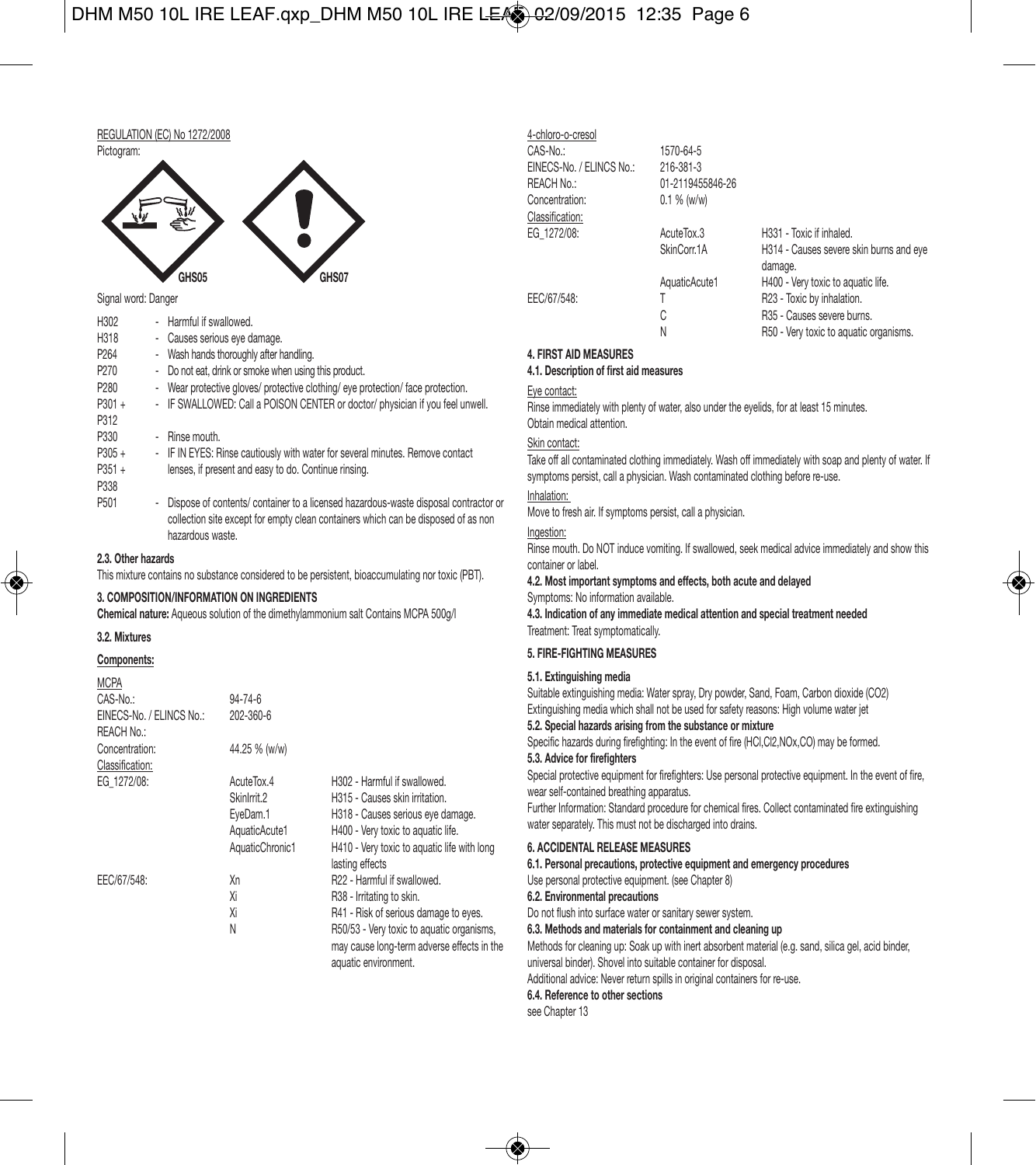# DHM M50 10L IRE LEAF.qxp\_DHM M50 10L IRE LEAO-02/09/2015 12:35 Page 2

#### **7. HANDLING AND STORAGE**

**7.1. Precautions for safe handling**

Safe handling advice: Wear personal protective equipment. Do not breathe vapours or spray mist. **7.2. Conditions for safe storage, including any incompatibilities**

Requirements for storage areas and containers: Store at room temperature in the original container. Advice on common storage: Keep out of reach of children. Keep away from food, drink and animal feeding stuffs.

# **7.3. Specific end use(s)**

none

# **8. EXPOSURE CONTROLS/PERSONAL PROTECTION**

**8.1. Control parameters** Components with workplace control parameters (according to S.I. No. 619 of 2001)

#### Components: MCPA CAS-No.: 94-74-6 National occupational exposure limits: - Note: no classification available, (according to S.I. No. 619 of 5/11

Components: 4-chloro-o-cresol CAS-No.: 1570-64-5 National occupational exposure limits: - Note: no classification available, (according to S.I. No. 619 of 2001)

**8.2. Exposure controls Personal protective equipment** Hand protection: PVC or nitrile-rubber gloves Eye protection: Safety glasses, , or:, Goggles

#### **9. PHYSICAL AND CHEMICAL PROPERTIES 9.1. Information on basic physical and chemical properties**

**Appearance** Physical state: liquid at 20 °C. Form: Soluble concentrate Colour: amber brown Odour: amine-like Start of crystallisation: ca.0 °C Boiling point/boiling range: ca.100 °C at 1,013 hPa Aqueous solution Flash point: > 110 °C Method: EN/DIN 22719 Ignition temperature: 420 °C Explosivity: Not explosive Upper explosion limit: no data available Lower explosion limit: no data available Vapour pressure: Active ingredient is an organic salt. Vapour pressure is negligibly low. Density: ca.1.13 g/cm3 at 20 °C Water solubility: completely miscible pH: 6.4 Partition coefficient: n-octanol/water: log POW = 0.59 at 25 °C (MCPA), (pH 5) log POW = -0.71 at 25 °C (MCPA), (pH 7) **9.2. Other information** none

#### **10. STABILITY AND REACTIVITY 10.1. Reactivity** no data available **10.2. Chemical stability** No decomposition if stored and applied as directed. **10.3. Possibility of hazardous reactions** No dangerous reaction known under conditions of normal use. **10.4. Conditions to avoid** No dangerous reaction known under conditions of normal use. **10.5. Incompatible materials to avoid** Strong acids and strong bases **10.6. Hazardous decomposition products 11. TOXICOLOGICAL INFORMATION 11.1. Information on toxicological effects**

Acute dermal toxicity: LD50 rat Skin irritation: Eye irritation: rabbit

Dose: > 2,000 mg/kg Acute inhalation toxicity: LC50 rat Exposure time: 4 h Dose: > 4.72 mg/l Result: No skin irritation Result: Severe eye irritation Sensitisation: Maximisation Test Guinea-pig Result: Did not cause sensitization.

# **12. ECOLOGICAL INFORMATION**

**12.1. Toxicity**

Toxicity to daphnia: EC50 Daphnia

Toxicity to fish: LC50 Oncorhynchus mykiss (Rainbow trout) Dose: 99.3 mg/l Testing period: 96 h Dose: 424 ma/l Testing period: 48 h Toxicity to algae: ErC50 Toxicity to algae Dose: 60.7 mg/l ErC50 Lemna minor (duckweed) Dose: 1.52 mg/l

#### **12.2. Persistence and degradability**

Biodegradability: Readily biodegradable, according to appropriate OECD test. Stability in soil: DT50: ca. 20 d (MCPA) Stability in water: DT50: 13.5 d (MCPA) **12.3. Potential bioaccumulation** Bioaccumulation: Does not bioaccumulate. **12.4. Mobility in soil** Koc = 10 - 157 (MCPA) **12.5. Results of PBT and vPvB assessment** This mixture contains no substance considered to be persistent, bioaccumulating nor toxic (PBT).

**12.6. Other adverse effects** none **13. DISPOSAL CONSIDERATIONS**

According to European Directive 2000/532/EC as amended : Waste Code**:** 02 01 08 (agrochemical waste containing dangerous substances) **13.1. Waste treatment methods** Product: In accordance with local and national regulations. Contaminated packaging: Do not re-use empty containers.